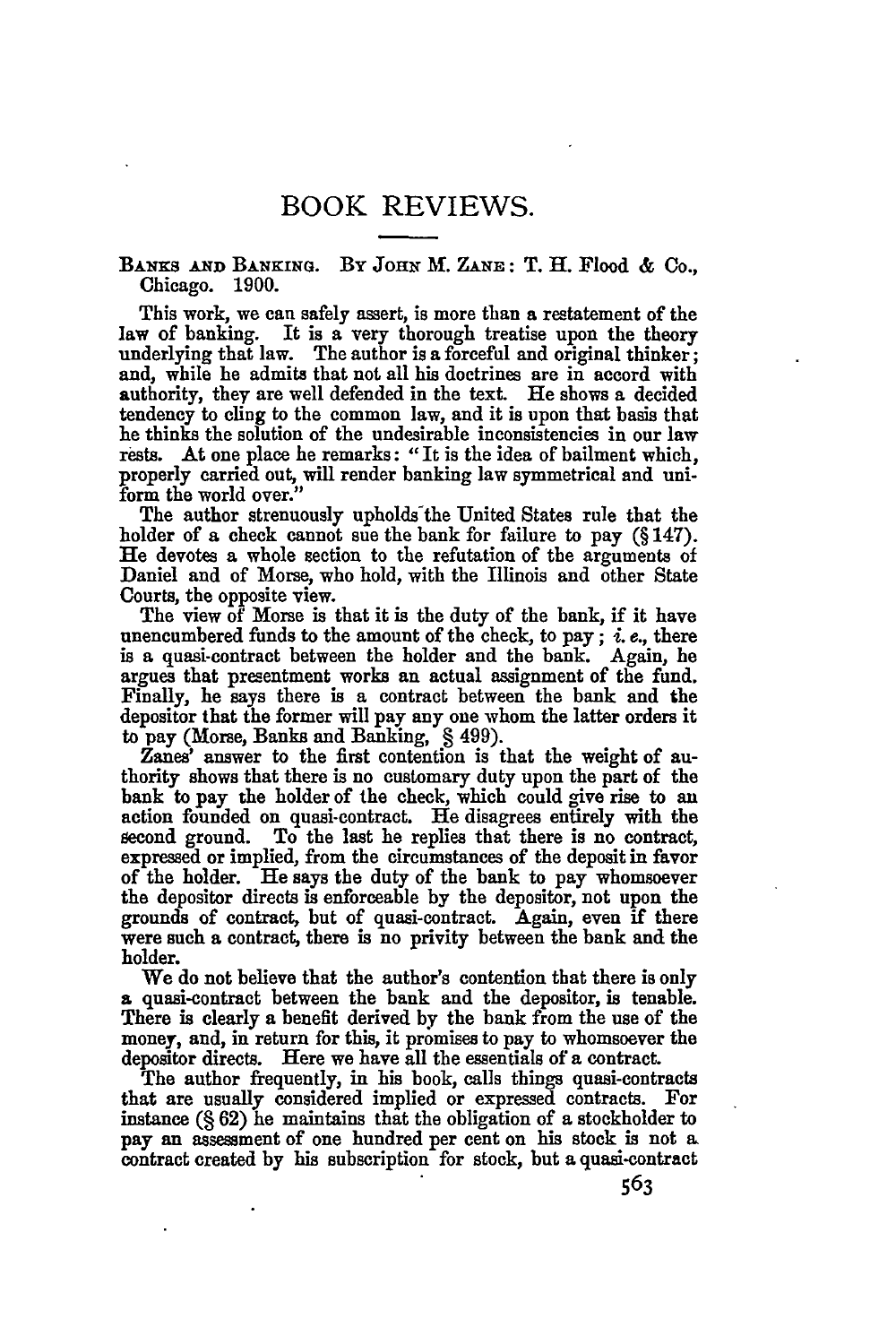arising from the customary duty of stockholders to answer for the debts of an insolvent corporation. This question has just been debts of an insolvent corporation. argued inthecaseof *Woodworth v. Bowe.,* **60** Pac. (Kas.), **331, 1900,** where the question of the impairment of the obligation of contract hinged on the point whether the stockholder's liability arose in contract or quasi-contract. The court held that it was clearly a contract.

To return to the question of a bank's duties to the holder of a check, it seems that the lack of privity between the holder and the bank does, under the weight of authority, deprive the former of his action. Daniel (Negotiable Instrum. **§ 1638),** attempts to supply this lacking element on the theory, that **by** the act of presentment, priority is created. It does not seem that this doctrine has yet been ado **pted.**

**We** cannot approve of the author's caustic criticism of the Illinois Court. They are certainly not to be despised for holding an opinion adopted **by** two such eminent writers as Morse and Daniel. It is true that uniformity is desirable in our banking law; but we cannot expect a court to decide in favor of that to which they cannot agree. That we should have these discordant opinions is one of the disadvantages of our political system, which are more than offset **by** its advantages. Furthermore, the objection to the Illinois rule is purely a technical one, and, if the banking interests of this country should in the future demand **a** different rule in this respect, should not stand in the way of the alteration.

The author, throughout the work, seems very much dissatisfied with the banking law of Illinois. This state comes in for more adverse criticism than any other. The author is a member of the Chicago bar, and it may be that this fact leads him to see more defects in the law of that state than in that of others.

The value of the work is much increased **by** the appendix which contains all the Federal laws in relation to National Banks. The work, while containing the legal discussions to which we have referred, still commends itself to the practical banker. We can recommend it to all our readers.

*E. W.K.*

**THE CIVIL** LAW **IN** *SPAIN* **AND SPANISH AMERICA, INCLUDING CUBA, PUERTO RICO, AND PHILIPPINE ISLANDS, ETC. By C. S.** WALTON, Washington, **D. C. IV.** H. Lowdermilk **& Co. 1900.**

Undoubtedly the question of most general interest to Americans, **he** they publicists **or** private persons, is at the present time concerning our new rights and duties growing out of the acquisition of territory from Spain in consequence of the late war. Whether we regard the acquirement of any or all of our new island possessions as **a** stupendous blunder, or whether we regard it as simply a fulfillment of our national destiny, or whether we take the middle ground-and probably the true one-that it was neither an unbounded blessing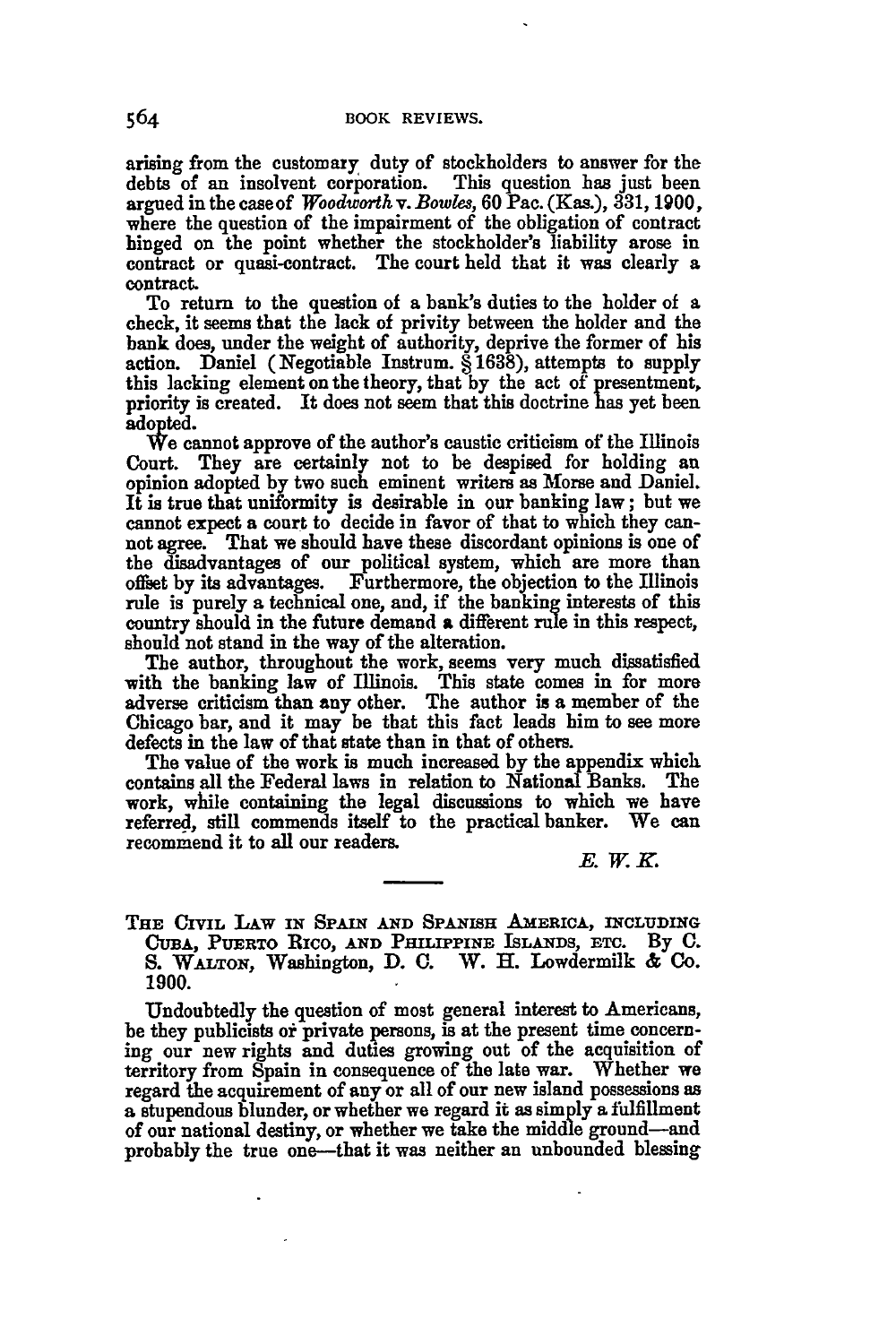nor an unmixed misfortune, the subject is of peculiar interest. **By** consequence, therefore, anything bearing even remotely on this topic is interesting and it is to lawyers especially that Mr. Walton's book will appeal. It is not our purpose here to enter into an elaborate discussion of this valuable work, since space forbids. Suffice it to say that the book contains, besides an elaborate historical introduction and a translation of the Spanish Civil Code of **1889** (extended to Cuba, Puerto Rico and the Philippines), much supplementary matter of importance as well as the Spanish, Mexican, Cuban and Puerto Rican autonomical constitutions. Mr. Walton would seem peculiarly fitted for this work, being a Doctor of the University of Madrid, Licenciate (Bachelor) of the University of Havana and member of the bar of the District of Columbia and of that of the Supreme Court.

Passing by the historical introduction, which is exceedingly interesting as an illumination of comparative jurisprudence, we come to this statement on page 112: **"If** the conflicting differences between the local and common law, peculiar to Spain and which have little force in Cuba, Puerto Rico, and the Philippines, are eliminated from the Spanish Civil Code, and a few amendments in harmony with United States institutions are substituted for the provisions which relate to monarchical institutions, there would result, in the opinions of those familiar with the subject, a most excellent code suitable for the people of Puerto Rico and the Philippines." This is also the opinion of former Judge Howe, of Louisiana, writing in the Yale Law Journal for July. Manifestly such an arrangement would be advantageous even though the laws are not indigenous to the islands, if only because it would avoid the confusion which would necessarily ensue upon introducing our own common law in its entirety into them. It is to be noted, however, that neither our author nor Mr. Howe advocates the retention of the criminal code.

We are sure that Mr. Walton's book will be welcomed **by** students of law everywhere, involving as it does much new and hitherto generally inaccessible matter, and containing the fruits of much laborious research.

**E.** B. **S.,** Jr.

**THE AMERIcAN LAW OF REPLEVIN AND KINDRED AcTioNs. By ROSWELL SHINN,** LL. **D.** Illinois College of Law, Chicago: T. H. Flood **&** Co. **1899.**

Probably no book on this subject shows traces of greater industry and research than this work **by** Professor Shinn. Not content with a statement of the common law principles of replevin and the statutory modifications generally followed throughout the United States, the author makes in many instances **a** detailed analysis of the peculiarities of statute and code provisions. **-**His aim throughout is to present in a comprehensive way the whole body of American adjudications bearing on this important remedy. The experience derived in the production of his "American Law of Attachment